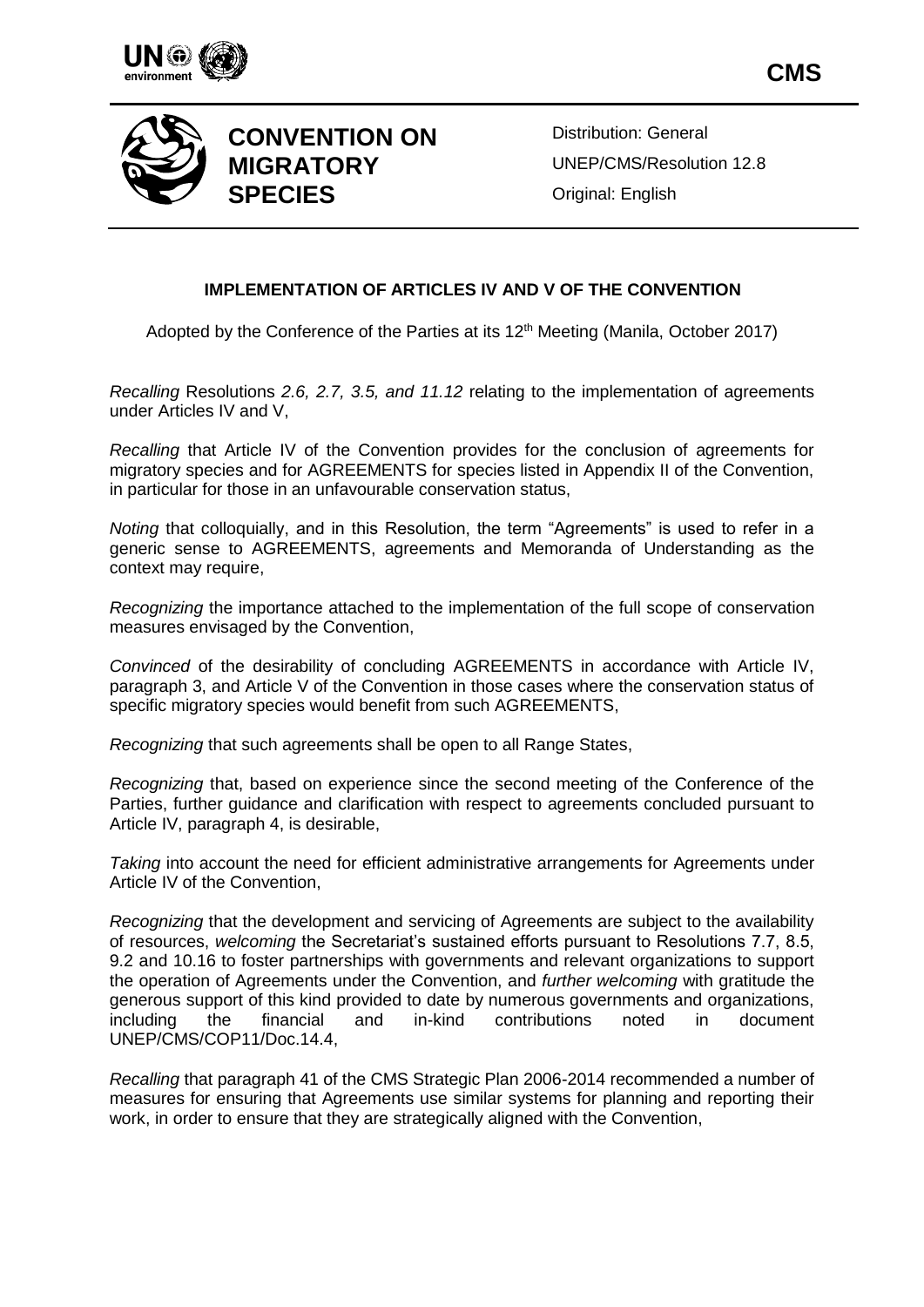*Further recalling* that in Resolution 10.16 the Parties decided on a number of considerations which must be addressed when making proposals for new Agreements, including provision for a proposal to be considered as no longer under development after a period in which no clear expression of interest or offer to lead has materialized, and instructed the Secretariat to develop for consideration and adoption at COP11 a policy approach to the development, resourcing and servicing of Agreements in the context of Resolution 10.9 on Future Structure and Strategies of the CMS and the CMS Family,

*Further recalling* Resolution 10.9 in which the Parties *inter alia* adopted a list of activities for implementation in 2012-2014, including an assessment of CMS Memoranda of Understanding and their viability (activity 16.3), creation of criteria against which to assess proposals for new Agreements (activity 12.3) and development of a policy where implementation monitoring must be a part of any future MoUs (activity 12.5),

*Taking note* of the report provided by the Secretariat in document UNEP/CMS/COP11/Doc.22.3 on an assessment of the CMS MoUs and their viability, and

*Taking note also of* the report provided by the Secretariat in document UNEP/CMS/COP11/Doc.22.2 on a policy approach to developing, resourcing and servicing CMS Agreements, and *thanking* the Government of Germany for its generous financial support for this work,

## *The Conference of the Parties to the Convention on the Conservation of Migratory Species of Wild Animals*

## *Interpretation*

- 1. *Understands* that Article I, paragraph 1 (j) refers to AGREEMENT(S) concluded in accordance with the basic principles governing such instruments as included in Article IV, paragraph 3, and Article V;
- 2. *Agrees* to apply *mutatis mutandis* the principles of Article IV, paragraph 5, Article VII, paragraph 5(d), and Article IX, paragraphs 4(b) and (h), to instruments concluded under Article IV, paragraph 4, of the Convention;
- 3. *Recommends* to Parties to implement where appropriate the corrected Article IV, paragraph 4, within the spirit of the convention through the use of instruments, other than AGREEMENTS in accordance with Article V;
- 4. *Suggests* that such instruments whenever appropriate and feasible may take the shape of, for example, resolutions adopted by the Conference of the Parties on proposals submitted by the Party Range States or administrative agreements or memoranda of understanding. Article V, paragraph 2, of the Convention should apply also to such instruments.

## *Development of Agreements*

- 5. *Stresses* the desirability of concluding AGREEMENTS in accordance with Article V of the Convention whenever such AGREEMENTS are needed because of the nature of the obligations to be undertaken by the Parties;
- 6. *Agrees* that while it should generally be the goal for agreements concluded under Article IV, paragraph 4, to cover the whole of a range of the migratory species and be open to accession by all Range States, this is not necessary if this would adversely affect the conclusion or implementation of such an agreement under the Convention;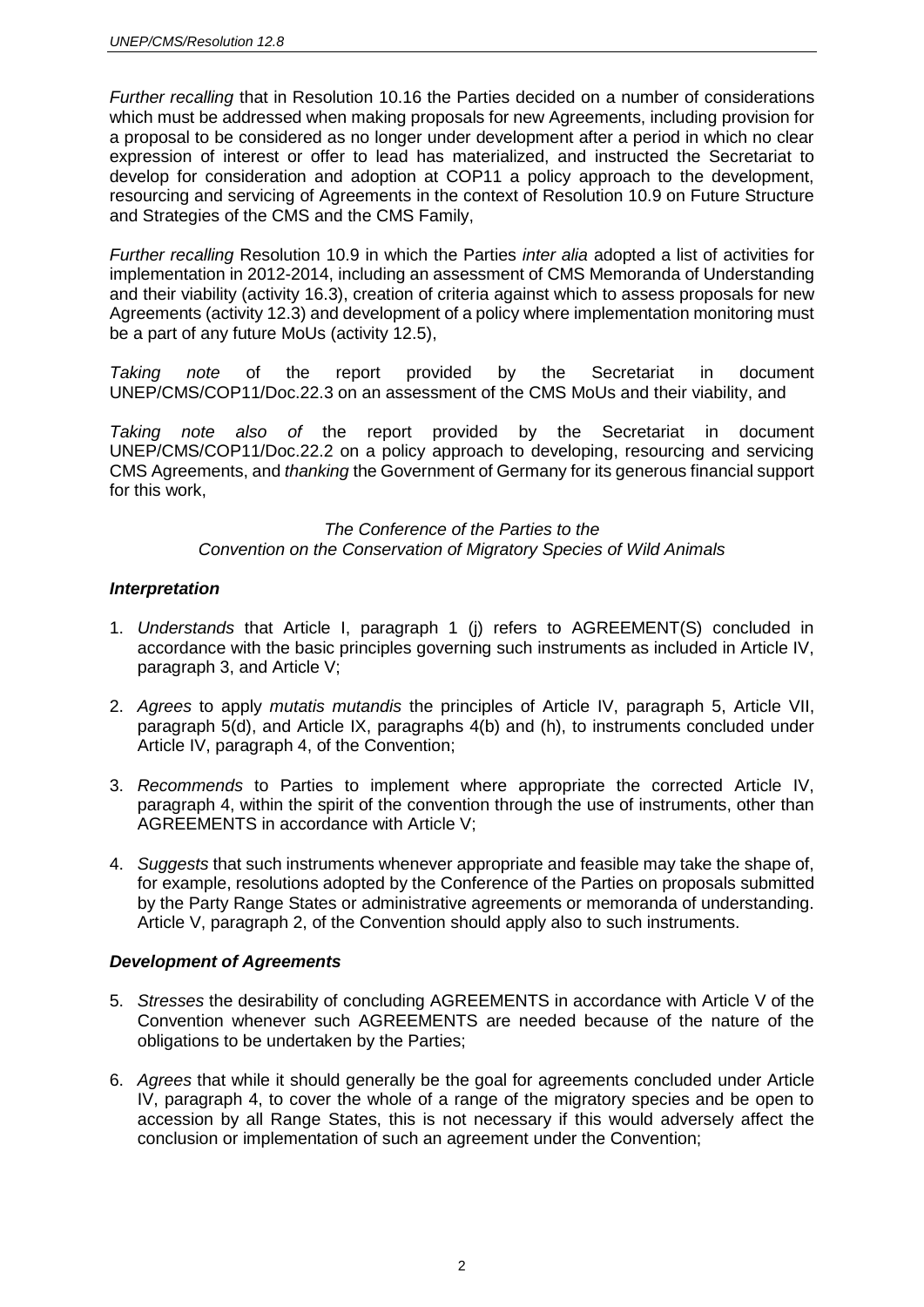- 7. *Recognizes* that while in some cases such agreements may be established as a first step towards conclusion of AGREEMENTS under Article IV, paragraph 3, in other cases this may not be appropriate;
- 8. *Instructs* the Secretariat and the Scientific Council, *urges* Parties, and *invites* other relevant stakeholders to apply the criteria annexed to this Resolution in developing and evaluating proposals for future Agreements;
- 9. *Urges* all Range States of existing Agreements under the Convention that have not yet done so to sign, ratify or accede as appropriate to those Agreements and to take an active part in their implementation;
- 10. *Invites* Parties, other governments and interested organizations to provide voluntary financial and other support where possible for the effective operation of Agreements under the Convention;
- 11. *Requests* the Secretariat to continue its efforts to seek partnerships with governments and relevant organizations to support and enhance the effective operation of Agreements under the Convention;

## *Administration of Agreements*

## 12. *Determines*

- a) That the arrangements shall have regard to the most efficient, economical and appropriate administration and co-ordination and, therefore, that the parties to the agreement may agree that the administration should be undertaken by a party to it, or other national or international organization or by the Secretariat of the Convention. In making these arrangements parties to the agreement shall consider the need for the flexibility to make appropriate changes at a later date to further the objectives of the Convention;
- b) That all Range States that are parties to an agreement should be prepared to contribute a share of such costs of administering that agreement as may arise and as shall be agreed by the parties to the agreement;
- c) That the financial contributions from the parties to an agreement may be paid direct to the party or other organization administering the agreement or through the Trust Fund for the Convention, as the parties to the agreement shall decide;
- d) That the party or other organization undertaking the administration of an agreement shall keep the Secretariat of the Convention fully informed on the conduct of the agreement and make regular reports to the meetings of the Parties to the Convention;
- e) That before it is determined that the administration of an agreement shall be undertaken by the Secretariat to the Convention the consent of the Standing Committee to the Convention shall be sought;

#### 13. *Repeals*

- a) Resolution 2.6, *Implementation of Articles IV and V of the Convention*;
- b) Resolution 2.7, *Administration of Agreements*;
- c) Resolution 3.5, *Implementation of Article IV, Paragraph 4, of the Convention concerning Agreements*; and
- d) Resolution 11.12, *Criteria for Assessing Proposals for New Agreements*.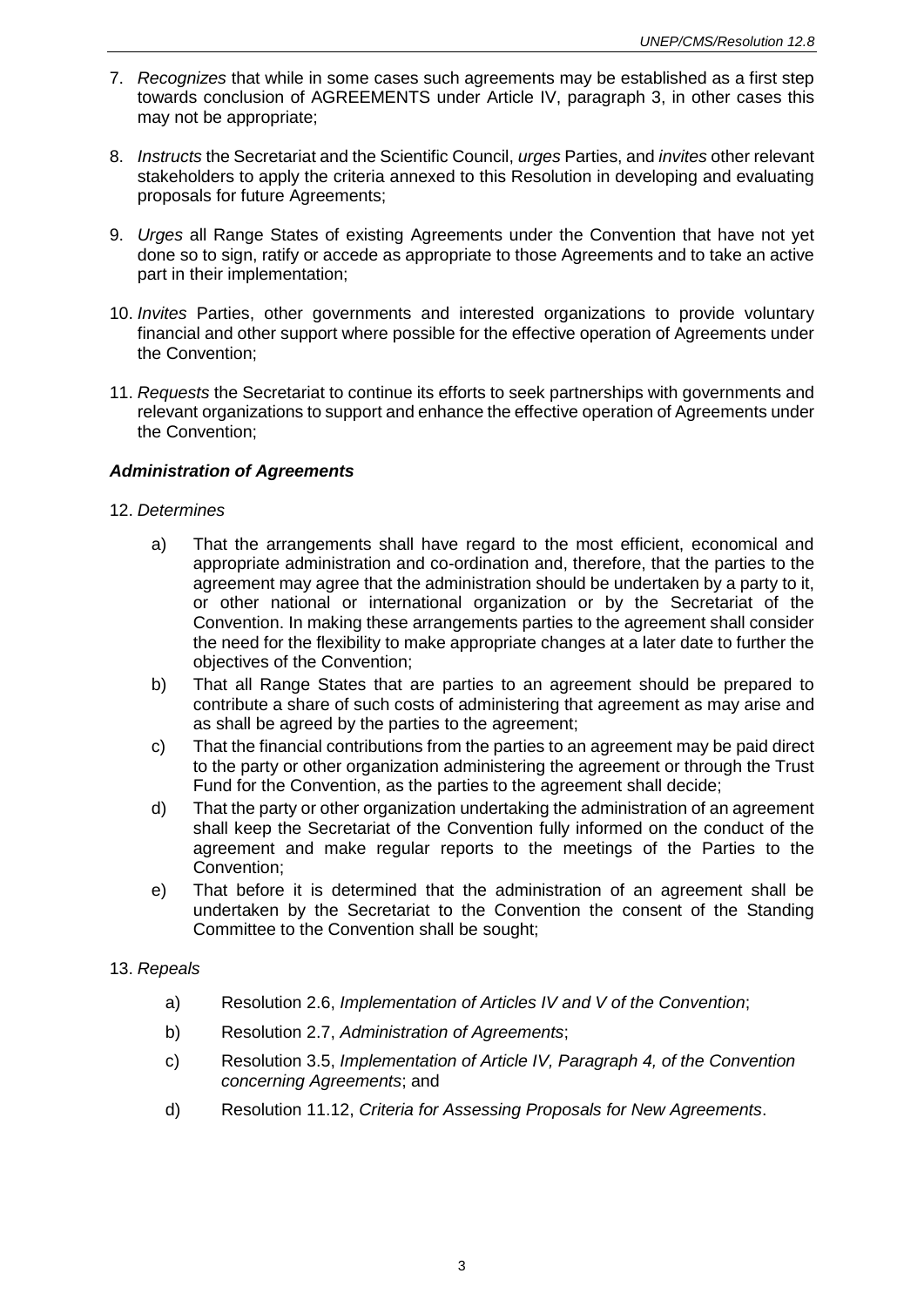# **Annex to the Resolution 12.8**

# **CRITERIA FOR ASSESSING PROPOSALS FOR NEW AGREEMENTS**

The core of the suggested approach to developing Agreements is a method for systematically assessing the opportunities, risks, appropriateness and relative priority of any new proposal to develop an Agreement. This involves testing such proposals against a set of criteria. A standard pro-forma could be designed, perhaps in the style of a questionnaire, to capture the information needed for scrutiny of each proposal by the Scientific Council, Standing Committee and COP. Together with information on how the proposal meets the criteria, this would add details of lead individuals, budget estimates and other associated details.

The criteria below are a summary of those proposed in the report "Developing, resourcing and servicing CMS Agreements - a policy approach" (UNEP/CMS/COP11/Doc.22.2)<sup>1</sup> Further advice on issues to address in relation to each criterion is given in that report.

The criteria can be applied with some flexibility, given the diversity of forms that CMS Agreements can take and the variety of situations they address. In principle, however, the more objective and transparent the substantiation of the different issues that can be provided in support of a proposal, the more likely it is to succeed.

Some criteria might function as an absolute standard for judging whether a given proposal is deserving on its own merits (e.g. criterion (iii) on clear purpose, and criterion (ix) on prospects for leadership); while other criteria might be used in a more relative way to compare two or more proposals that are competing for priority. In all cases the information compiled should, as far as possible, provide a balanced assessment of the benefits and risks associated with each issue, rather than being seen solely as a tool for persuasion.

# **(i) Conservation priority**

 $\overline{a}$ 

*Proposals should specify the severity of conservation need, for example in relation to the degree of species endangerment or unfavourable conservation status as defined under the Convention, and the urgency with which a particular kind of international cooperation is required. Links to migration issues and confidence in the underlying science may also need to be described.*

## **(ii) Serving a specific existing COP mandate**

*Proposals should specify how they respond to any specifically relevant objectives expressed in CMS strategies and other decisions of the Parties.*

## **(iii) Clear and specific defined purpose**

*Proposals should specify intended conservation outcomes, and should in particular make clear the way in which the target species is/are intended to benefit from international cooperation. The more specific, realistic and measurable the purpose is the better. Proposals should also have regard (as appropriate) to CMS Article V.*

## **(iv) Absence of better remedies outside the CMS system**

*Proposals should compare the option of a CMS Agreement with alternative options outside the Convention's mechanisms, and explain why a CMS Agreement is the best method of meeting the defined conservation need.*

## **(v) Absence of better remedies inside the CMS system**

*Proposals should compare the option of a CMS Agreement with alternative options available under the Convention (such as "concerted actions", international species action plans and other cooperation initiatives), and explain why a CMS Agreement is the best method of meeting the defined conservation need.*

<sup>1</sup> Many of the questions addressed by these criteria are also valid questions to ask of Agreements that are already in existence, for example when assessing their continuing viability.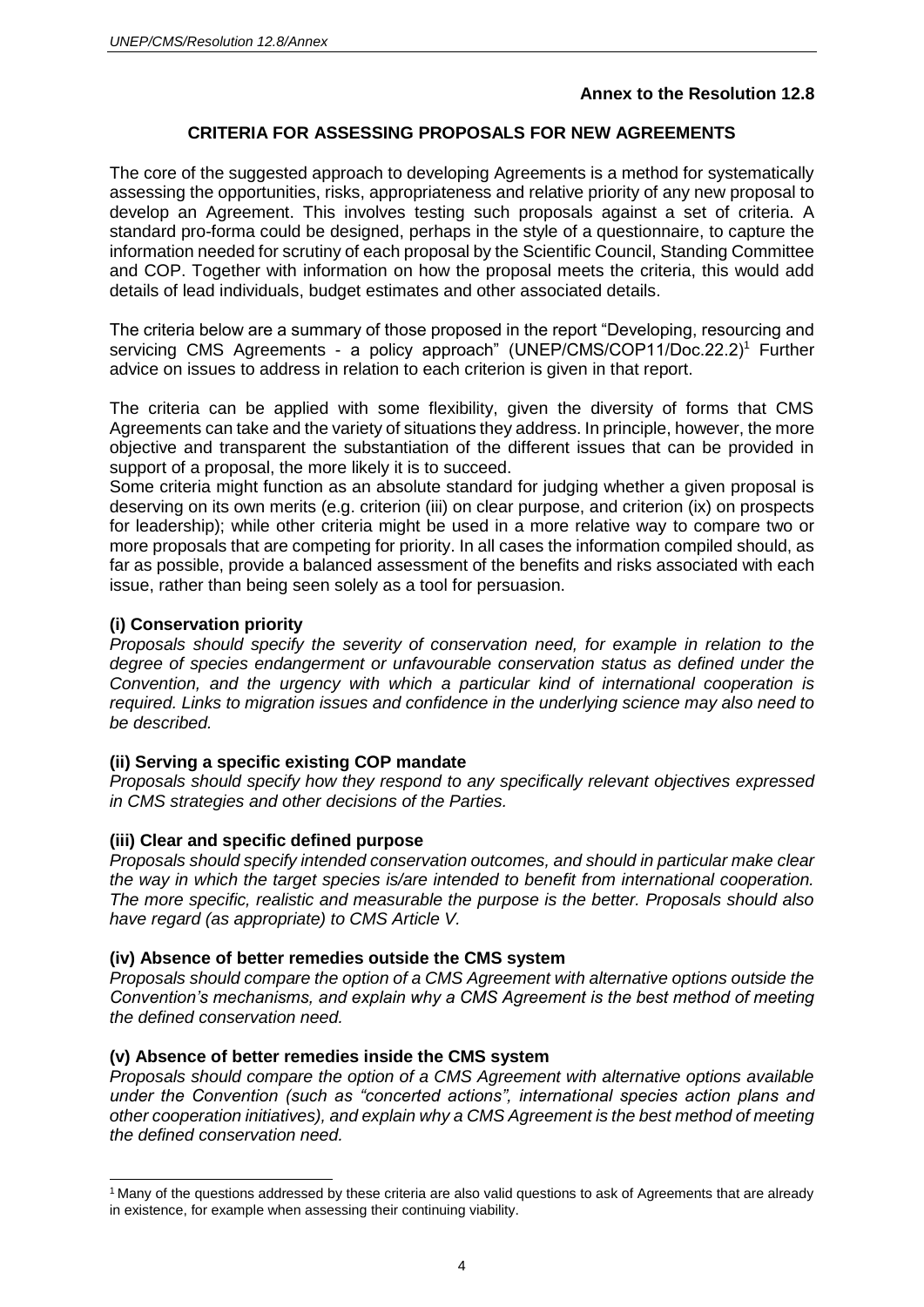#### **(vi) If a CMS instrument is best, extending an existing one is not feasible**

*Proposals should demonstrate compelling reasons why a solution cannot be found by taxonomically or geographically extending an existing Agreement, taking into account the risk of loss of efficiency of the existing Agreement.*

#### **(vii) Prospects for funding**

*Proposals should demonstrate that there are meaningful prospects for funding, in particular from geographically concerned countries. The proposal does not necessarily need to demonstrate that full funding is in place before the proposal can be approved, but it should provide an assessment (and assurances) about likely funding. It will be helpful to include an indicative budget, estimate the minimum levels of funding required to launch the Agreement, and describe the degree to which the funding plan is considered to be sustainable.*

#### **(viii) Synergies and cost effectiveness**

*Proposals should specify any opportunities for the proposed Agreement to link with other initiatives in such a way that the value of both/all of them is enhanced (for example through economies of scale, new possibilities arising from a combination of efforts that would not arise otherwise, etc.). Opportunities may also include catalytic effects and associated (secondary) benefits. Proposals should specify the resources they require, but should also relate these to the scale of impact expected, so that cost-effectiveness can be judged.*

#### **(ix) Prospects for leadership in developing the Agreement**

*Proposals should demonstrate that there are meaningful prospects for leadership of the development process, for example by a country government or other body making firm offers to lead the negotiation process, host meetings and coordinate fundraising.*

#### **(x) Prospects for coordination of the Agreement's implementation**

*Proposals should demonstrate that there are meaningful prospects for coordination of the Agreement's implementation on an on-going basis after its adoption (for example the hosting of a secretariat, organization of meetings and management of projects).*

#### **(xi) Feasibility in other respects**

*Proposals should address all other significant issues of practical feasibility for launching and operating the Agreement (for example political stability or diplomatic barriers to cooperation).*

#### **(xii) Likelihood of success**

*In addition to evaluating the likelihood that a proposed Agreement will be implementable (criteria (vii), (x) and (xi) above), proposals should evaluate the likelihood that its implementation will lead to the intended outcome. Risk factors to consider include: uncertainty about the ecological effects; lack of a "legacy mechanism" by which results can be sustained; and activities by others that may undermine or negate the results of the Agreement.*

#### **(xiii) Magnitude of likely impact**

*In order to prioritize proposals that may be equal in other respects, proposals should provide information on the number of species, number of countries or extent of area that will benefit; the scope for catalytic and "multiplier" effects; and any other aspects of the overall scale of impact.*